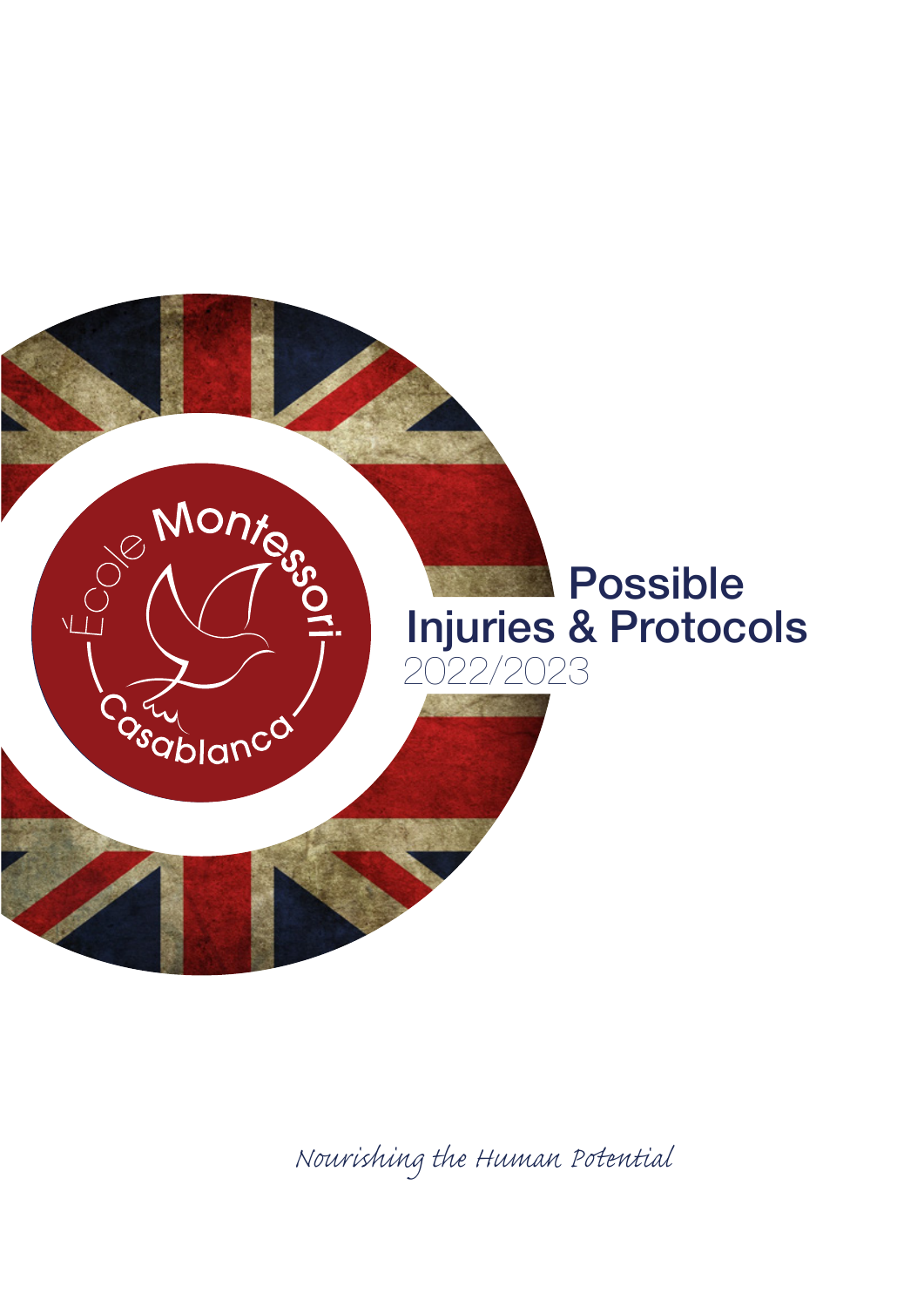

# Possible Injuries and Protocols

## **Blisters**

A blister is a small pocket of fluid in the upper skin layers and is one of the body's responses to injury or pressure. Depending on the cause and location, a blister can range from the size of a pinprick to three centimetres or more in diameter. A blood blister is usually caused by a severe pinch or bruise to the skin that breaks the tiny blood vessels (capillaries).

1.Symptoms of a blister Blister symptoms include:

- a reddened and tender patch of skin
- a raised lump filled with clear fluid or, sometimes, blood.

#### 2.Causes of blisters

Some common causes of blisters include:

- ill-fitting shoes
- friction (for example, using a shovel all day without gloves can cause blisters on the palms of the hands)
- scalds or burns
- severe sunburn
- allergic reaction to irritants
- viral skin infection (such as herpes or warts)
- fungal skin infection (such as tinea on the soles of the feet or between the toes).

#### 3.Self-help for blisters

When treating a blister, if possible, resist the temptation to burst it. You could cause an infection or hinder your body's healing process. Do not remove the blister roof, as that will delay healing and increase the risk of infection.

- Thoroughly wash your hands to help stop the spread of an infection to the affected area while caring for the blister
- If the blister has burst, don't peel off the baggy skin pocket let your body heal the area in its own way and in its own time.
- Apply antiseptic and a bandage or sticking plaster to the area to protect it and keep it free from dirt or irritants.
- Don't use tape alone for the bandage, as removing the tape may rip the roof skin off the blister.
- Change the bandage daily and re-apply antiseptic.
- Avoid 'folk remedies' like applying butter or vinegar. These don't work.

#### 4.When to seek medical attention for a blister

See a doctor or other health professional for treatment if:

- the blister is caused by a burn, scald or severe sunburn
- the blister starts weeping pus (yellow or green, sometimes smelly, fluid)
- the area becomes increasingly swollen or inflamed
- you suspect the blister is infected

5.Inform Parents/Guardians

Fill an accident report, specifying the cause of the accident and the circumstances and actions taken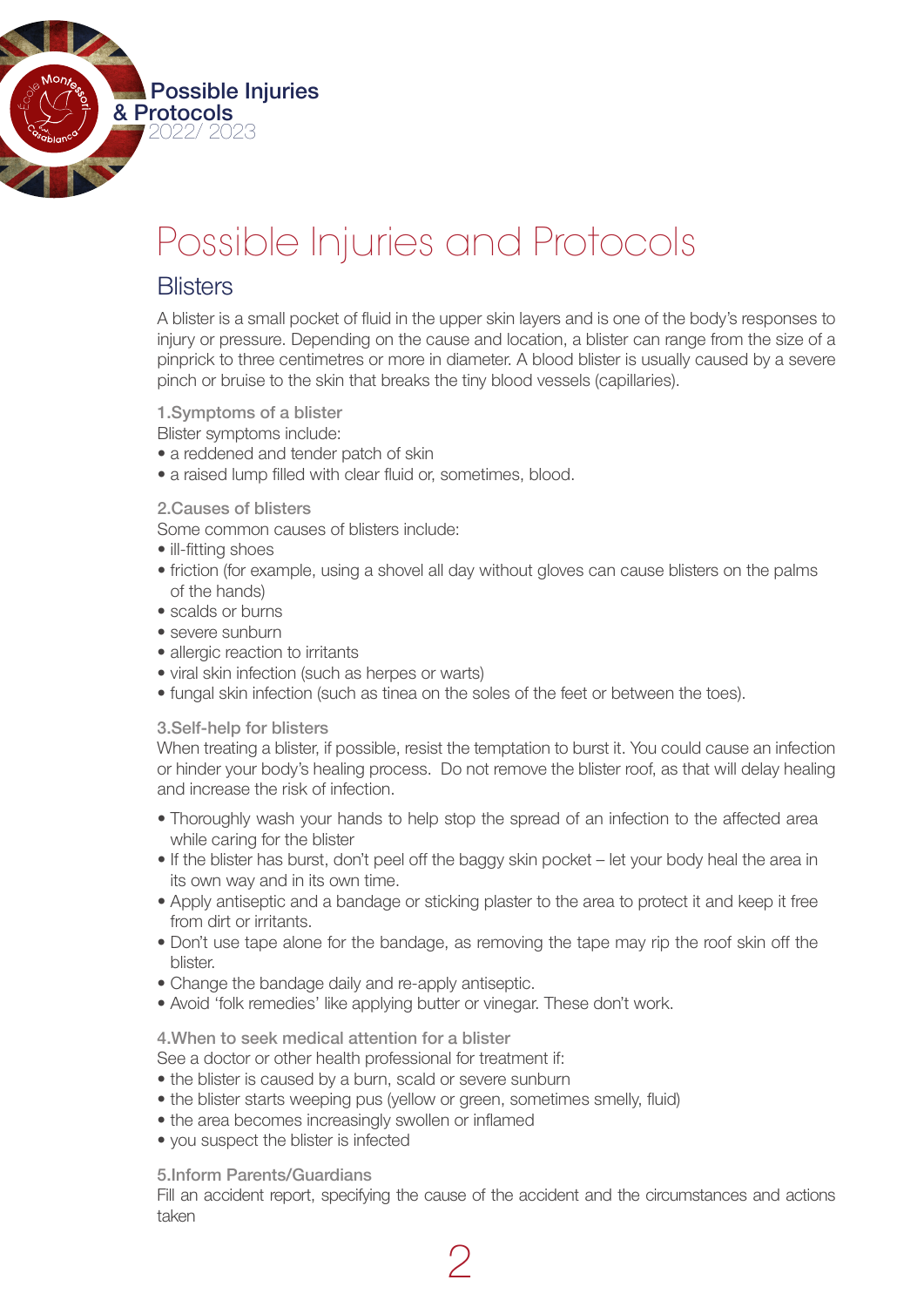

## Abrasions And Cuts

An abrasion means that the surface layers of the skin (epidermis) has been broken. Thinskinned bony areas (like knees, ankles and elbows) are more prone to abrasions than thicker, more padded areas. The scraped skin of an abrasion can contain particles of dirt.

1.Symptoms of abrasions/cuts

Abrasions/cuts may cause:

- Bleeding
- • Discomfort
- peeling or scabbing of the top layer of the skin
- a pinkish fluid oozing from the affected area.

Abrasions/cuts located on the head and face may bleed more than abrasions located elsewhere on the body, due to the extensive vasculature and blood supply to the head.

#### 2.Causes of abrasions/cuts

Abrasions are most commonly caused by falling, skidding, or other types of accidents. Many abrasions occur suddenly and without warning, and may not even be noticed until after the injury.

3.Self-help for abrasions/cuts

- Clean the wound with a non-fibre shedding material or sterile gauze, and use an antiseptic such as Betadine or Bactospray. If there is embedded dirt, Antiseptic soap may be used as it contains an antiseptic and a surfactant to help remove debris i.e. Stederil, Cyteal). Rinse the wound after five minutes with sterile saline or flowing tap water.
- Don't scrub at embedded dirt, as this can irritate the site even more.
- Cover the cleaned wound with an appropriate non-stick sterile bandage.
- Change the bandage according 3 times a day. If you reapply antiseptic, wash it off after five minutes and then reapply the bandage.

#### 4. Treatment of Abrasions/cuts

- Thoroughly wash your hands to help stop the spread of an infection to the affected area while caring for the wound
- Rinse and clean the abrasion with cool or lukewarm water and mild soap or an anti-bacterial cleanser.
- Try not to directly scrub the wound, but attempt to gently remove any dirt particles or debris.
- Hold the affected area under a water faucet for a couple of minutes.
- Thoroughly cleaning the wound will help avoid the risk of complications, such as an infection or tetanus.
- • Do not use stronger cleaning solutions such as hydrogen peroxide, iodine cleanser, or rubbing alcohol for minor wounds such as abrasions, as these agents may cause additional and unnecessary discomfort or irritation to the injured tissues.
- If the bleeding has not subsided on its own, work to stop the bleeding by applying gentle and direct pressure with a clean cloth, sterile bandage, or piece of gauze, and elevate the wound.
- Lifting the cloth, gauze, or bandage to check on the wound may cause additional bleeding, so it is important to continue to maintain firm pressure over the abrasion. If the bleeding soaks or seeps through the bandage, apply an additional layer and continue to maintain pressure.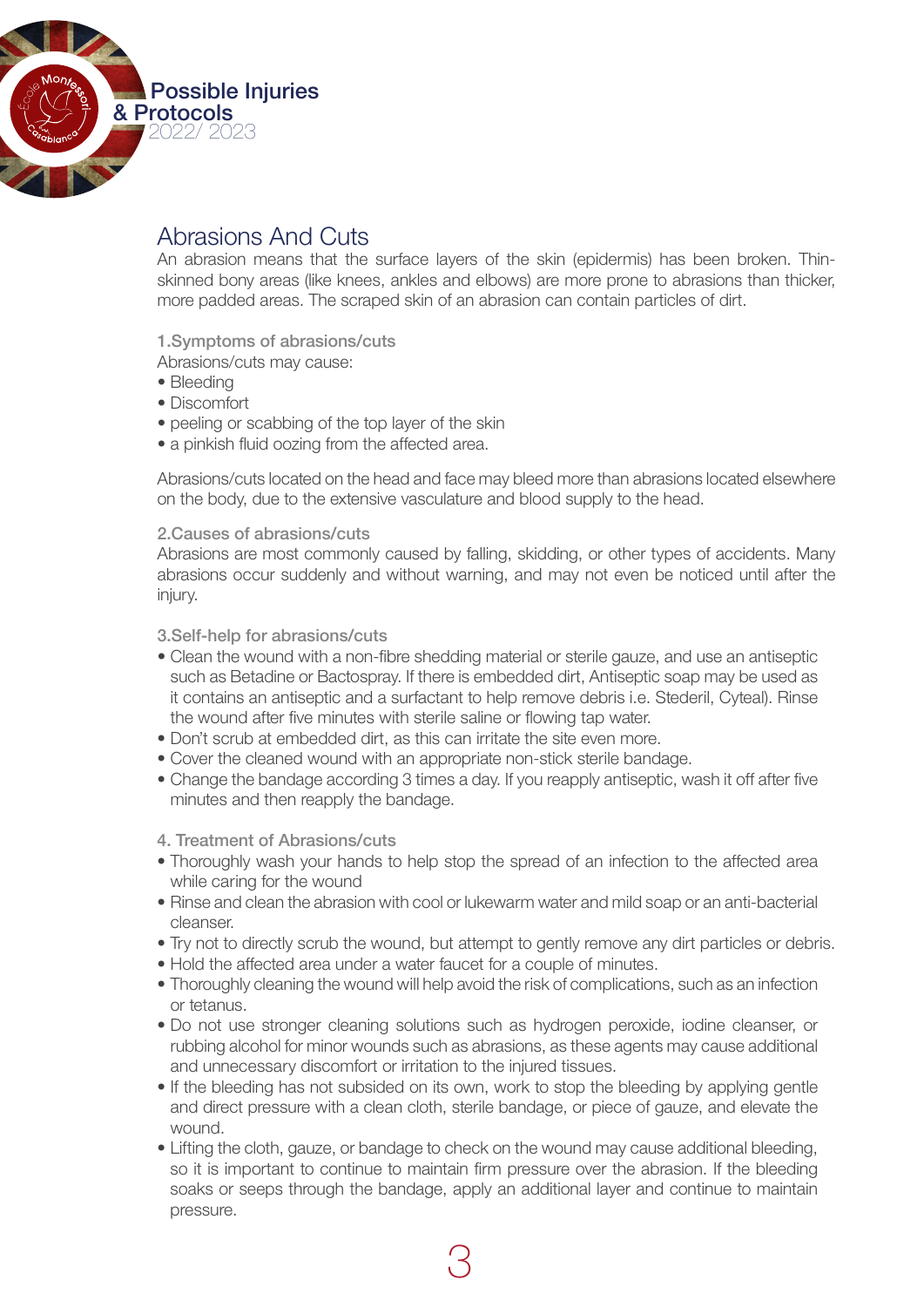

- • Further bleeding, if unable to be stopped within about 10-20 minutes, should be assessed by a Doctor.
- Protect and cover the abrasion with a bandage or a piece of gauze with tape.
- Change the bandage at least once a day, or when the affected area gets wet or dirty.

5.When to seek medical attention for an abrasion or cut

- When the abrasion /cut is located on the face, particularly if the abrasion is large
- If the abrasion is near the eye
- When the abrasion/cut is more than 1 cm deep (cut)
- If the abrasion covers a large area of the body
- If the person is feeling numb or have lost sensation in the area of the abrasion
- If you are unable to fully clean the wound, and dirt or foreign objects remain lodged in the wound
- If the person was punctured or scraped by a rusty or very dirty object
- When the cut is open, and you can see the bone or fat.

6.Inform Parents/Guardians

Fill an accident report, specifying the cause of the accident and the circumstances and actions taken.

7.Prevention

- • Wearing gloves, long sleeves, pants, or other layers of clothing as additional layers of protection for the skin
- Assessing the place for possible risks and hazards, and removing such hazards
- Educating children on the importance of safety
- Ensuring tetanus shot or booster is up to date
- Knowing how to properly use tools, sharp objects, and kitchen supplies
- • Keeping a well-stocked first-aid kit available can help provide immediate treatment
- Wearing safety gear such as safety goggles, close-shoes, and glasses
- • Wearing helmets and protective pads for knees, wrists, elbows, and hands during practical work

## Bites and Stings

In most cases, an insect bite or sting is no more than a minor irritation.

The person might experience a bit of itchiness or pain, perhaps a bit of redness in the affected area, and it can likely be addressed with basic remedies.

However, it is possible for some people to have severe allergic reactions to certain bites or stings, which can prove fatal.

4

1.Symptoms of a bite of sting

These symptoms include:

- Difficulty breathing
- Swelling of lips, tongue, ears, eyelids, hands and feet
- Disorientation and confusion
- • Nausea or diarrhea
- • Hives
- Reddening of a large area around the bite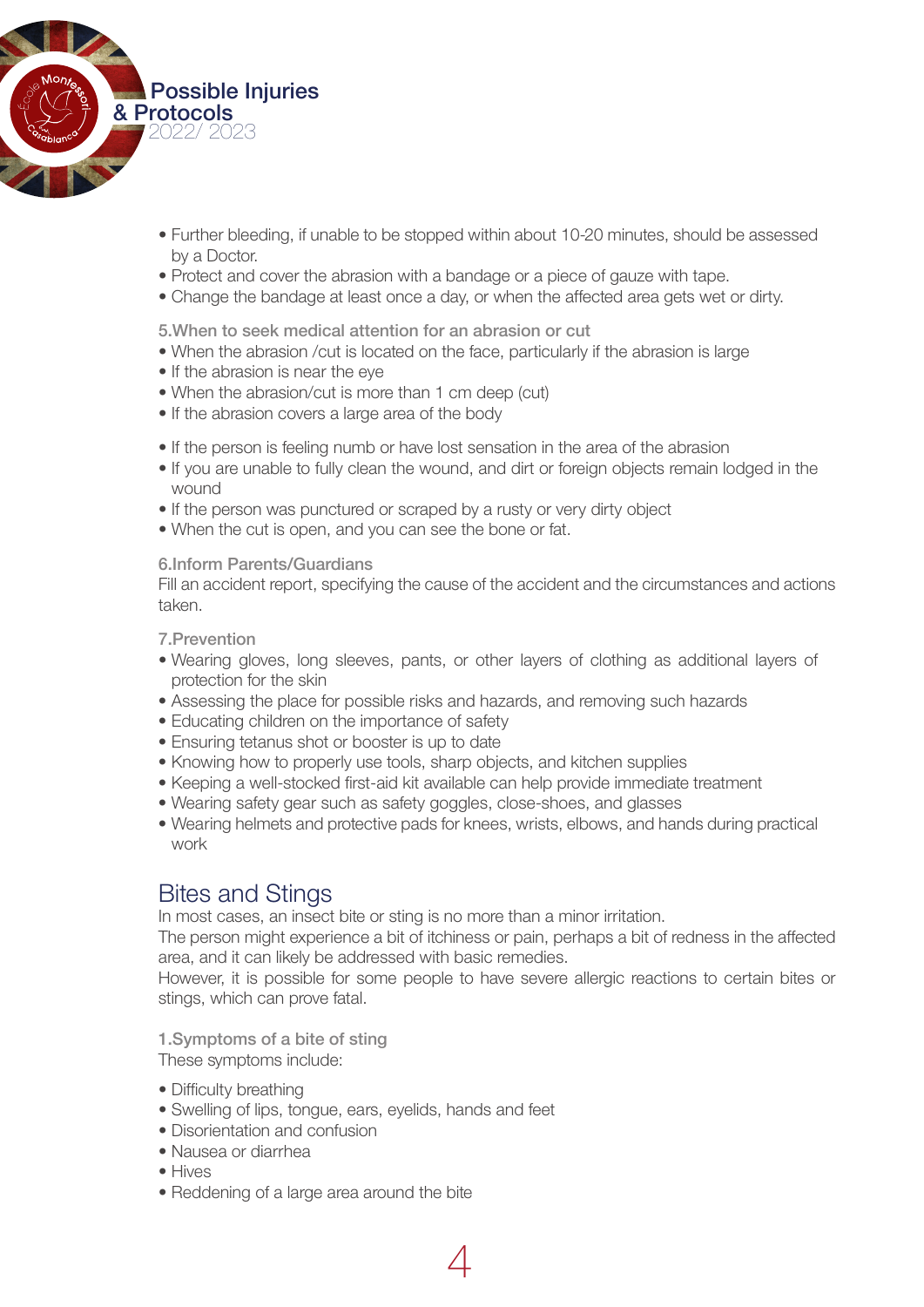

2.Cause of bites and stings

- • Bees, wasps, hornets…
- • Ticks, fleas, lice…
- Spiders, scorpions...
- Mosquitos, flies
- • Snakes

#### 3.Symptoms of bites and stings

- Difficulty breathing
- • Swelling of lips, tongue, ears, eyelids, hands and feet
- Disorientation and confusion
- • Nausea or diarrhea
- Hives
- Reddening of a large area around the bite
- • Pain
- Swelling
- Itching

4.Treatment of bites and stings

- If the insect's stinger is still embedded in their skin, remove it by gently scraping a flatedged object, such as a credit card, across their skin. Avoid using tweezers to remove the stinger, since squeezing it may release more venom.
- Wash the area of the bite with soap and water.
- Place a cold compress or ice pack on the area for about 10 minutes at a time to help reduce pain and swelling. Wrap any ice or ice packs in a clean cloth to protect the skin.
- Apply a cotton pad soaked in vinegar to the area several times a day to help relieve itching and pain.
- Use the homeopathic remedies : Urtica Urens 5 ch, Apis Mellifica 5ch, 3 granules every 30 min until the person feels better

5.When to seek medical attention for a bite

If there is any sign of allergic reaction such as

• Difficulty breathing

- • Swelling of lips, tongue, ears, eyelids, hands and feet
- • Disorientation and confusion
- • Nausea or diarrhea
- • Hives

6.Inform Parents/guardians

Fill an accident report, specifying the cause of the accident and the circumstances and actions taken

7.Prevention

- • Wearing gloves, long sleeves, pants, or other layers of clothing as additional layers of protection for the skin
- Assessing the place for possible risks and hazards, and removing such hazards

5

- Educating children on the importance of safety and animal insect life
- Using repulsive sprays whenever possible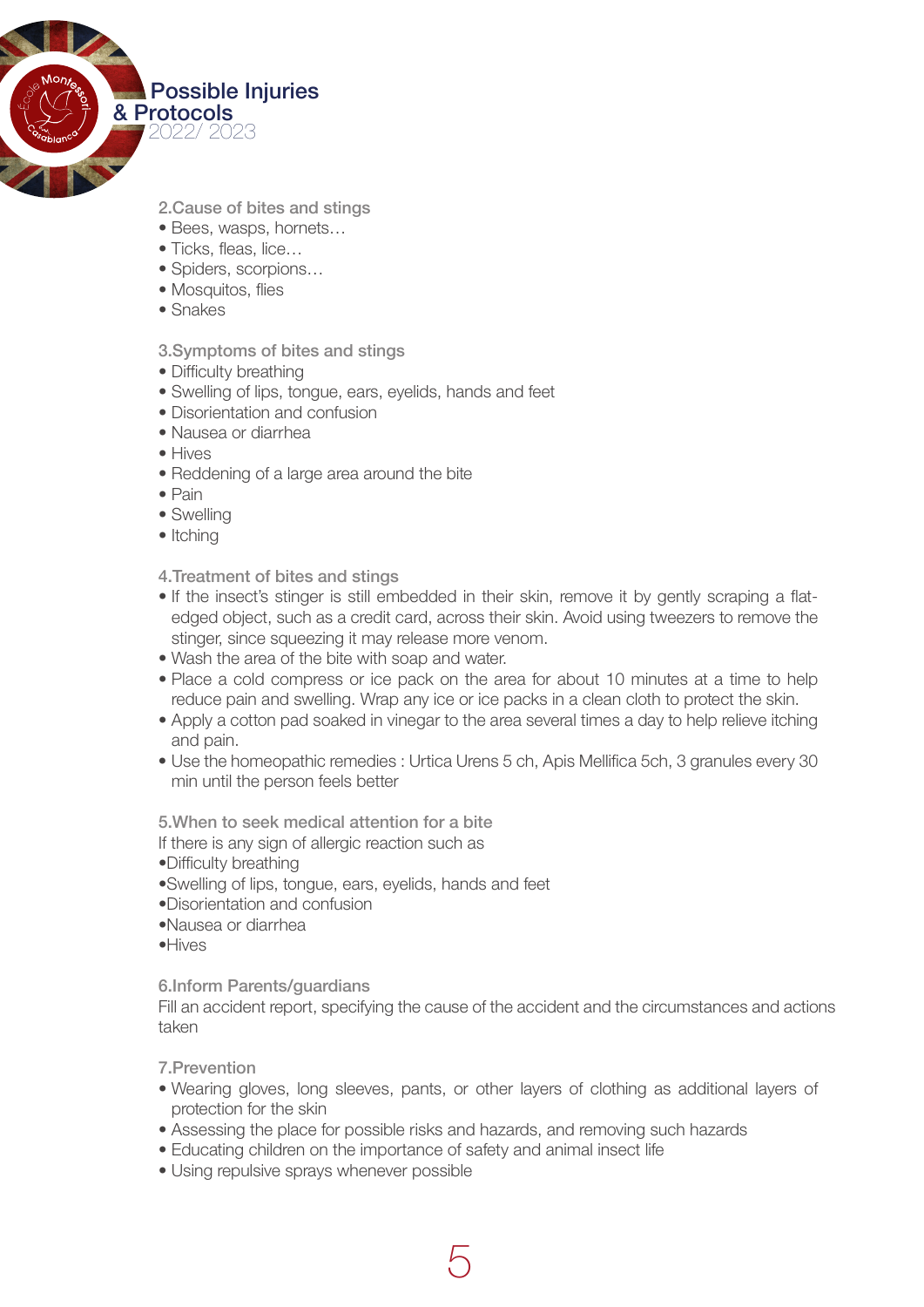

# Special Attention: Ticks And Snakes

#### Snake bites

Symptoms of a poisonous snake bite can vary, depending on the type of snake. They can include:

- weakness
- dizziness
- fainting
- convulsions
- • nausea
- vomiting
- • diarrhea
- rapid pulse
- loss of muscle coordination
- swelling in the area of the bite

A poisonous snake bite is a medical emergency. Prompt treatment can minimize symptoms and promote recovery.

If you know the snake wasn't poisonous, treat the area of the bite for bleeding and other symptoms:

- Use a clean cloth or gauze to apply pressure to the area until bleeding stops.
- Clean the area with soap and water.
- Apply an antibiotic cream to help ward off infection.
- Cover the wound with a sterile bandage or gauze to protect it while it heals.

To avoid making things worse, and if you don't know if the snake is poisonous, do not:

- endanger yourself by trying to capture the snake
- wash the site of the bite, since residual venom can help medical professionals identify the type of snake and proper treatment
- apply a cold compress to the site of the bite
- raise the bitten area above the level of their heart
- cut or suck the site of the bite
- give the person anything to eat or drink
- give the person any pain medications

Prevention :

• Identifying the snakes at HoY will help determine if the snake is poisonous or not

6

- Educating the children on snakes
- Making sure the children wear their gloves, especially when manipulating rocks and objects in the garden as scorpions or snakes might be under them.

#### Tick Bites

Ticks are common in most countries. They live outdoors in:

- arass
- trees
- shrubs
- leaf piles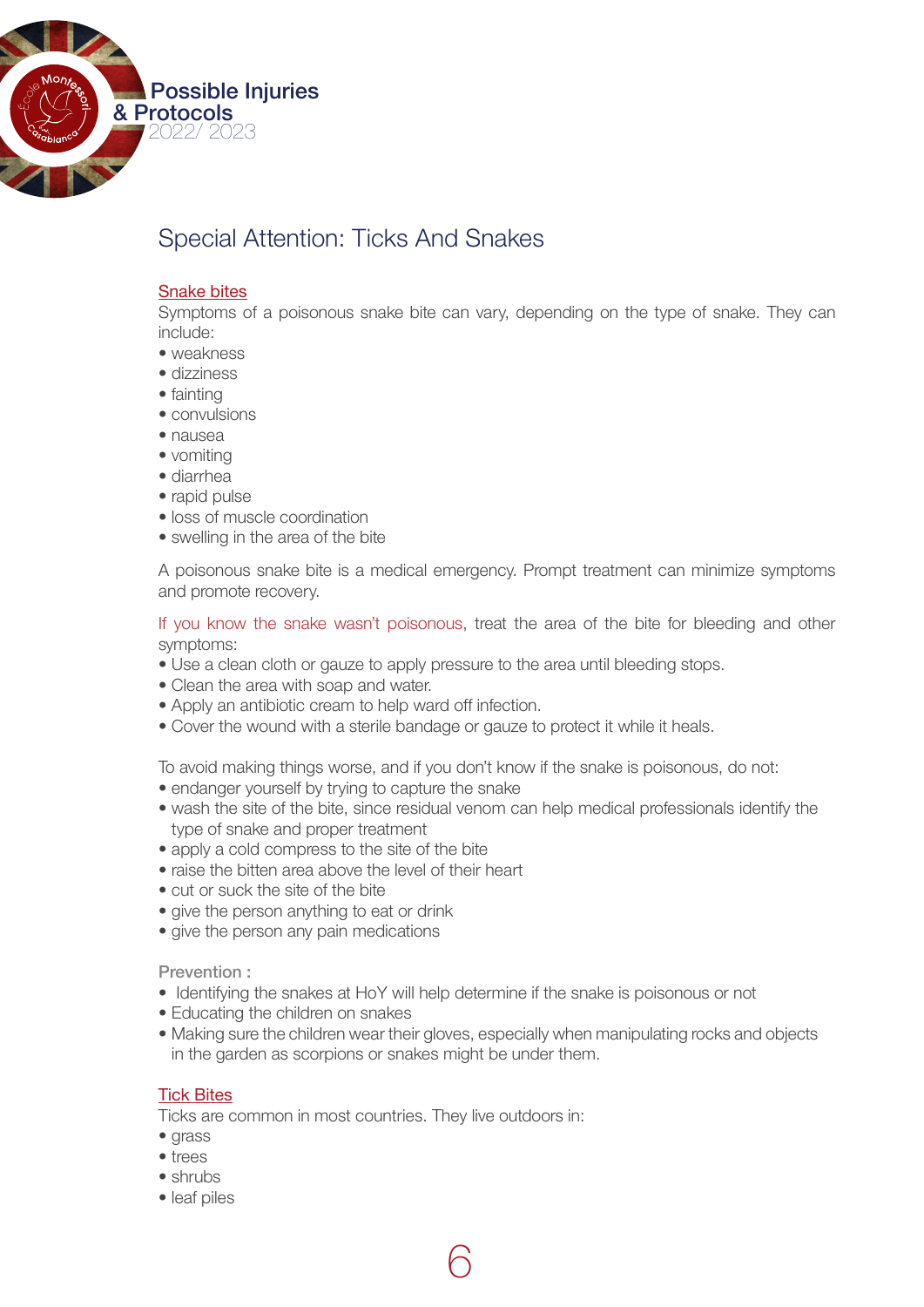

They're attracted to people and their four-legged pets, and they can easily move between the two. Ticks can cause allergic reactions, and certain ticks can pass diseases onto humans and pets when they bite. These can be dangerous or even deadly.

#### 1.Symptoms

Tick bites are usually harmless and may produce no symptoms. If there is an allergy to tick bites, the person may experience:

- pain or swelling at the bite site
- a rash
- a burning sensation at the bite site
- blisters
- difficulty breathing, if severe
- 2. Treatment
- Grasp the tick as close as you can to the skin's surface.
- Pull straight up and away from the skin, applying steady pressure. Try not to bend or twist the tick.
- Check the bite site to see if you left any of the tick's head or mouth parts in the bite. If so, remove those.
- Clean the bite site with water and apply an alcohol-based hand sanitiser.
- Once you've removed the tick, make sure it is dead either by submerging it in rubbing alcohol, or crushing it with a heavy object then place it in a sealed container.

#### 3. Prevention

- • Use repellent (MOUSTIDOSE lait répulsif anti-moustiques et tiques famille toutes zones 125 ml gilbert)
- Wear long sleeves and pants when walking in grassy areas where ticks are common.
- Teach children about ticks
- Make sure the children wear their gloves in the garden
- Treat animals at HoY for ticks and other possible dangers.

### **Burns**

There are three primary types of burns: first-, second-, and third-degree. Each degree is based on the severity of damage to the skin, with first-degree being the most minor and third-degree being the most severe. Damage includes:

- first-degree burns: red, nonblistered skin
- second-degree burns: blisters and some thickening of the skin
- third-degree burns: widespread thickness with a white, leathery appearance
- 1.Causes or burns
- Burns have a variety of causes, including:
- scalding from hot liquids or surfaces, boiling liquids
- chemical burns
- electrical burns
- fires, including stove and oven, from matches, candles, and lighters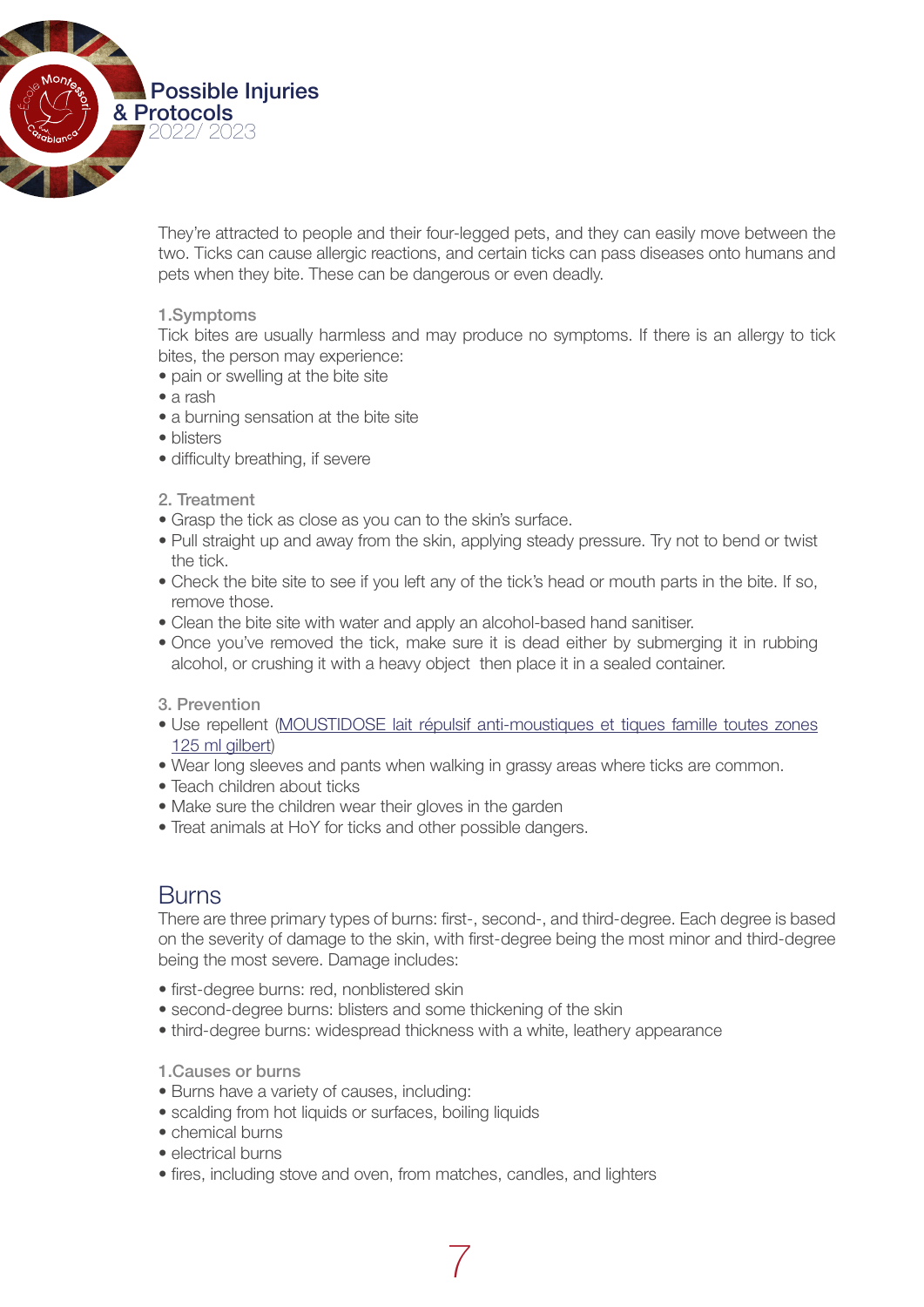

2.Treatment of burns

#### A.First degree burns

First-degree burns are usually treated with home care. Healing time may be quicker the sooner you treat the burn. Treatments for a first-degree burn include:

- soaking the wound in cool water for five minutes or longer
- Make sure you don't use ice, as this may make the damage worse.
- Never apply cotton balls to a burn because the small fibers can stick to the injury and increase the risk of infection.
- • Do not use remedies like butter and eggs as these are not proven to be effective.
- If there is a CLOSED blister or no blister, apply Tulle gras
- If there is no Tulle gras, apply large amounts of BIAFINE

3. When to get medical assistance in case of a first degree burn • If there is an open blister

#### 4.Inform Parents/guardians

Fill in an accident report, specifying the cause of the accident, the circumstances of the accident and actions taken

#### B. Second a third degree burns

#### ALWAYS SEEK MEDICAL CARE AND ASSISTANCE

Inform Parents/guardians to join you at the medical facility over the phone.

#### • Second degree burns

Second-degree burns are more serious because the damage extends beyond the top layer of skin. This type burn causes the skin to blister and become extremely red and sore. Some blisters pop open, giving the burn a wet or weeping appearance. Over time, thick, soft, scablike tissue called fibrinous exudate may develop over the wound.

#### **Treatment**

As with first-degree burns, avoid cotton balls and questionable home remedies. Treatments for a mild second-degree burn generally include:

- running the skin under cool water for 15 minutes or longer
- Seek medical help

#### • Third degree burns

Third-degree burns are the most severe. They cause the most damage, extending through every layer of skin. There is a misconception that third-degree burns are the most painful. However, with this type of burn the damage is so extensive that there may not be any pain because of nerve damage.

#### **Treatment**

- Never attempt to self-treat a third-degree burn
- Go straight to the hospital
- • While waiting for medical treatment, raise the injury above the heart

8

• Make sure no clothing is stuck to the burn.